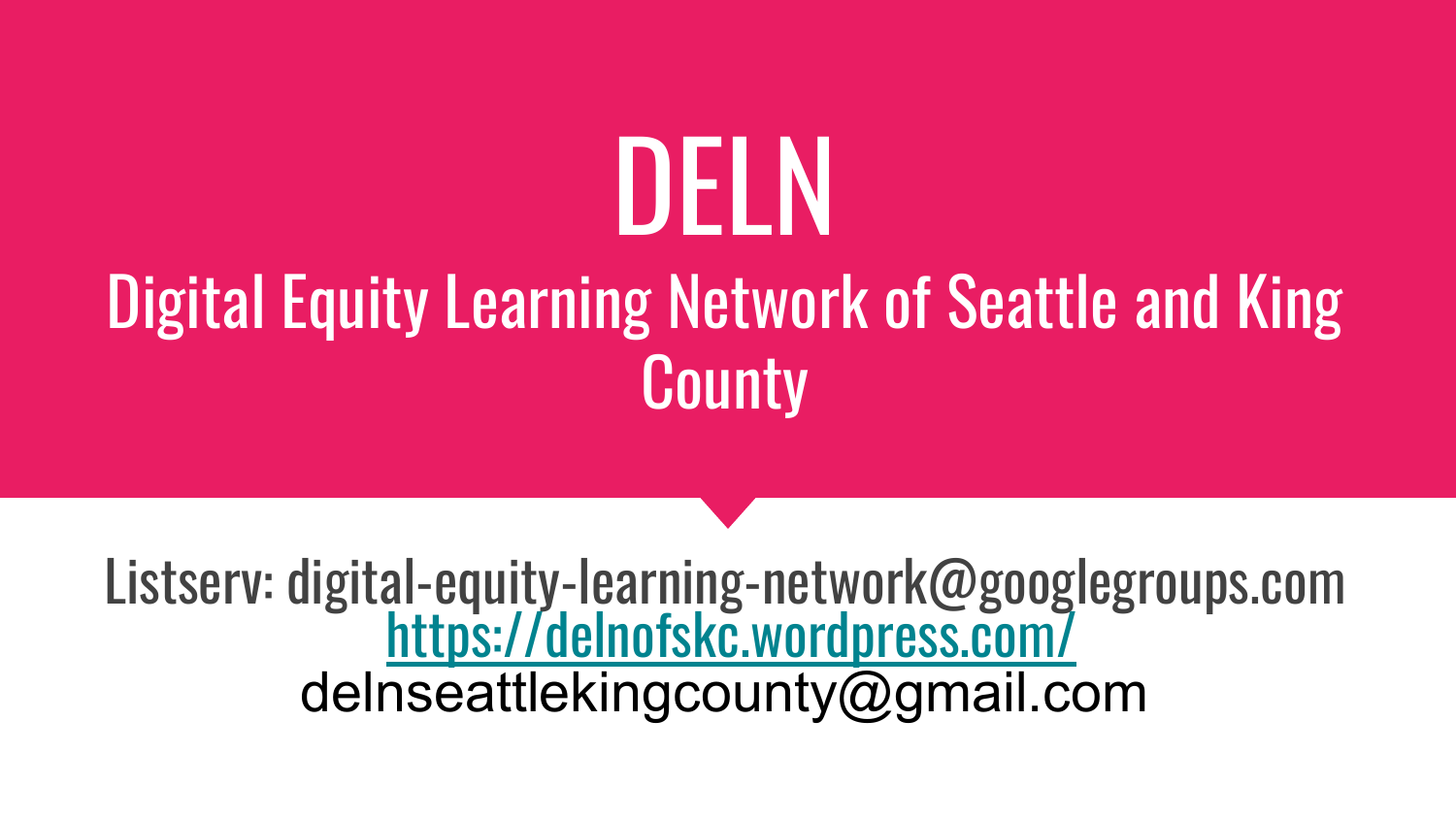# What is DELN?



The DELN is a collaboration of community based organizations, public/private institutions, and individuals invested in digital equity in our region.

We provide opportunities to connect our local digital equity community to:

- share resources
- create partnerships
- gain knowledge of best practices
- Increase awareness and support for community efforts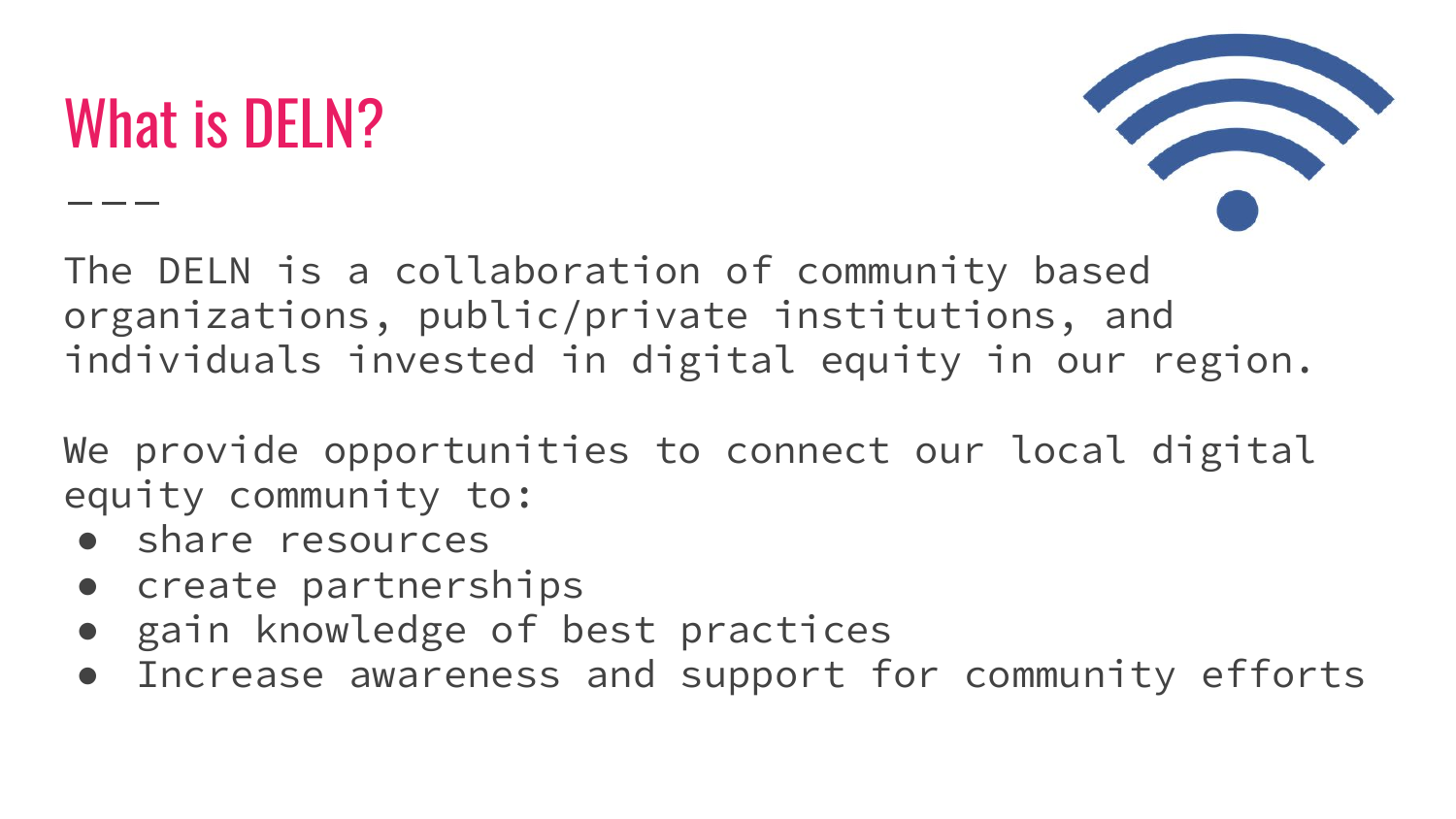#### DELN Coaltion



#### Regional coalition building is part of Internet for All

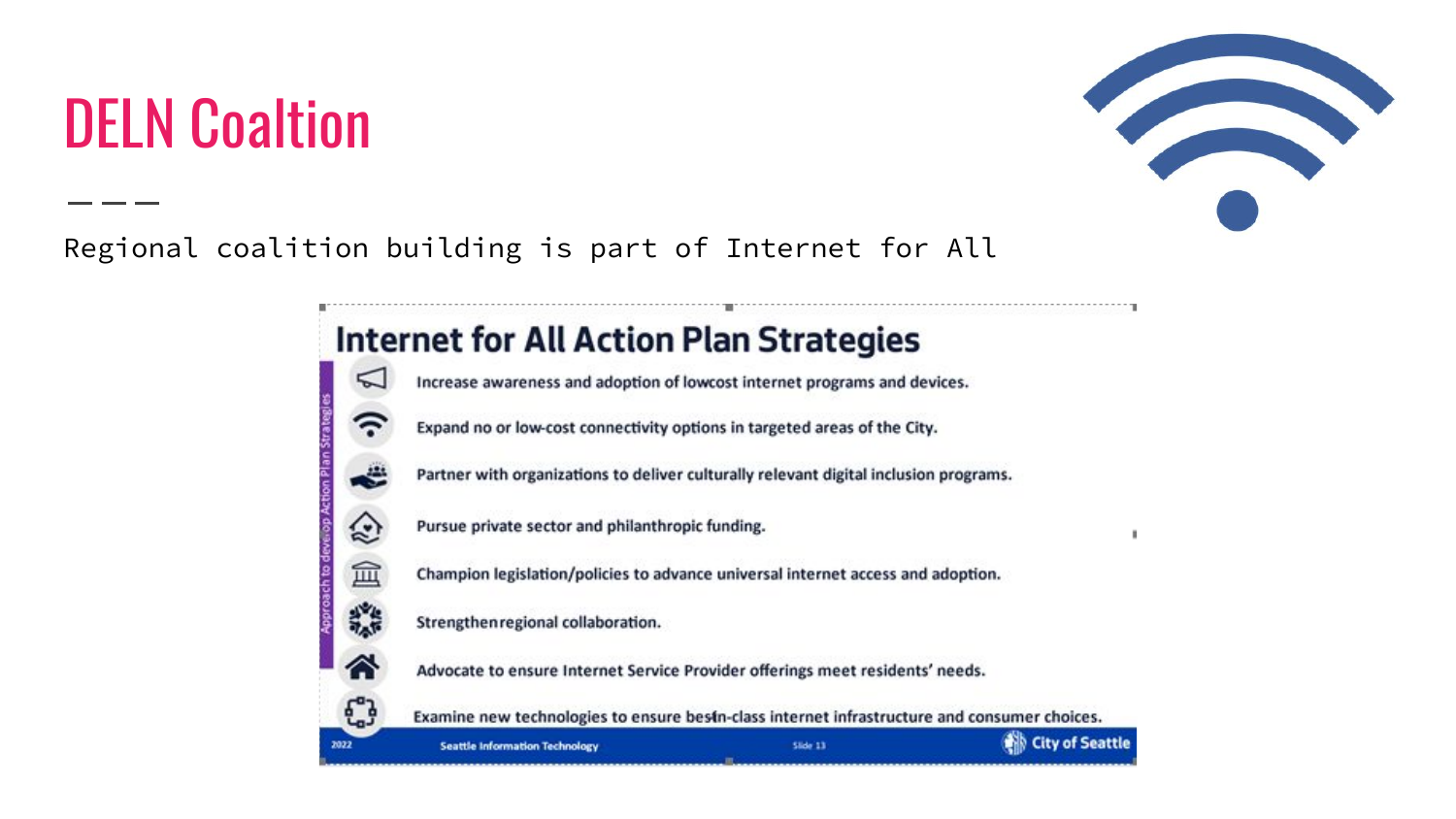# Who is DELN?

- Wider digital equity organizations are members (162 members on listserv)
- Average of 50 community members at each meeting
- [Literacy Source](http://www.literacysource.org) funded by City of Seattle to coordinate coalition activities
- 15-member steering committee

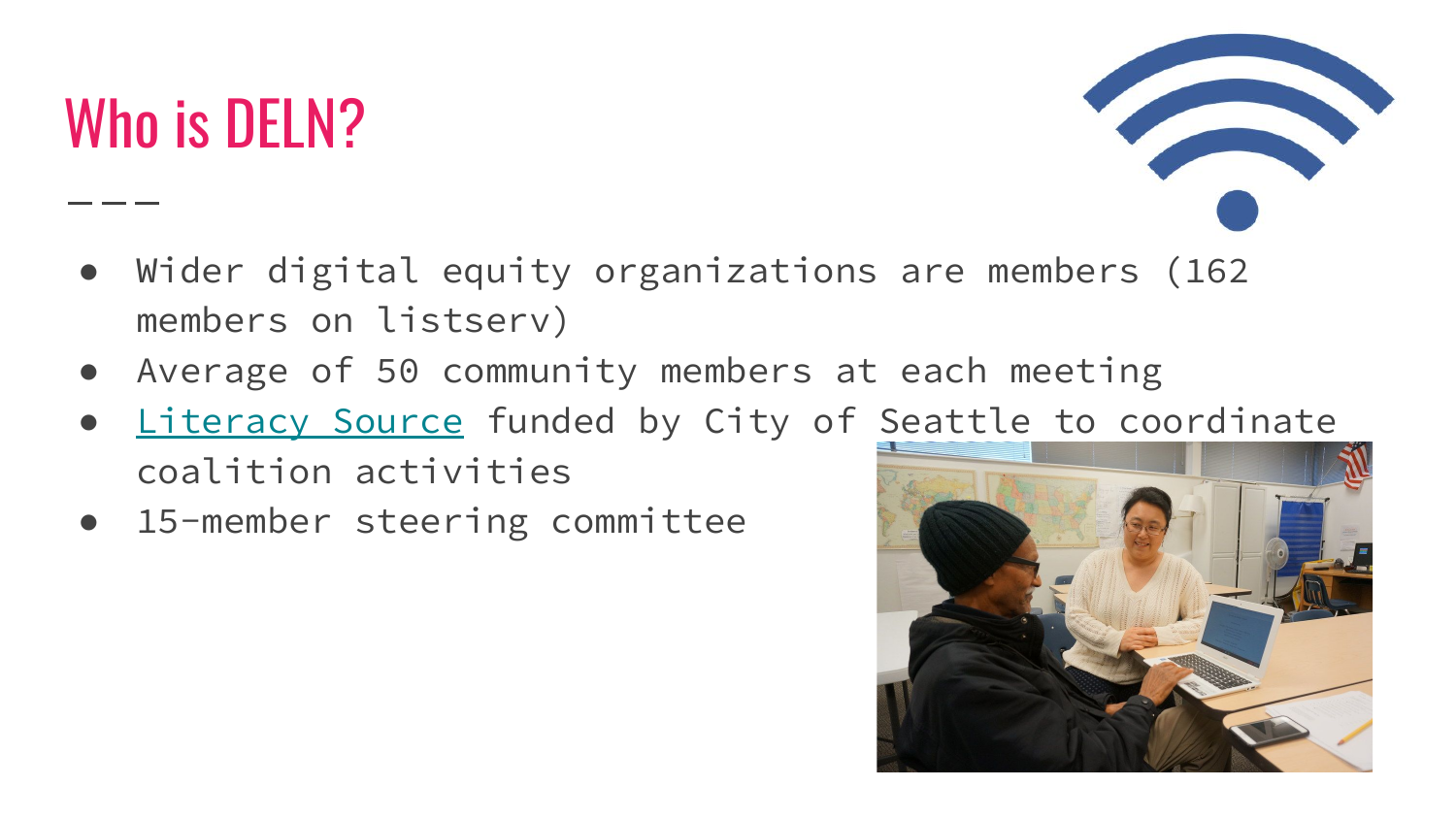# DELN Organization



- City of Seattle IT supported the founding of DELN in 2017 and provided ongoing backbone support
- City of Seattle IT funded Literacy Source in 2021-22 to provide coalition coordination
- Steering committee + membership
- Informal coalition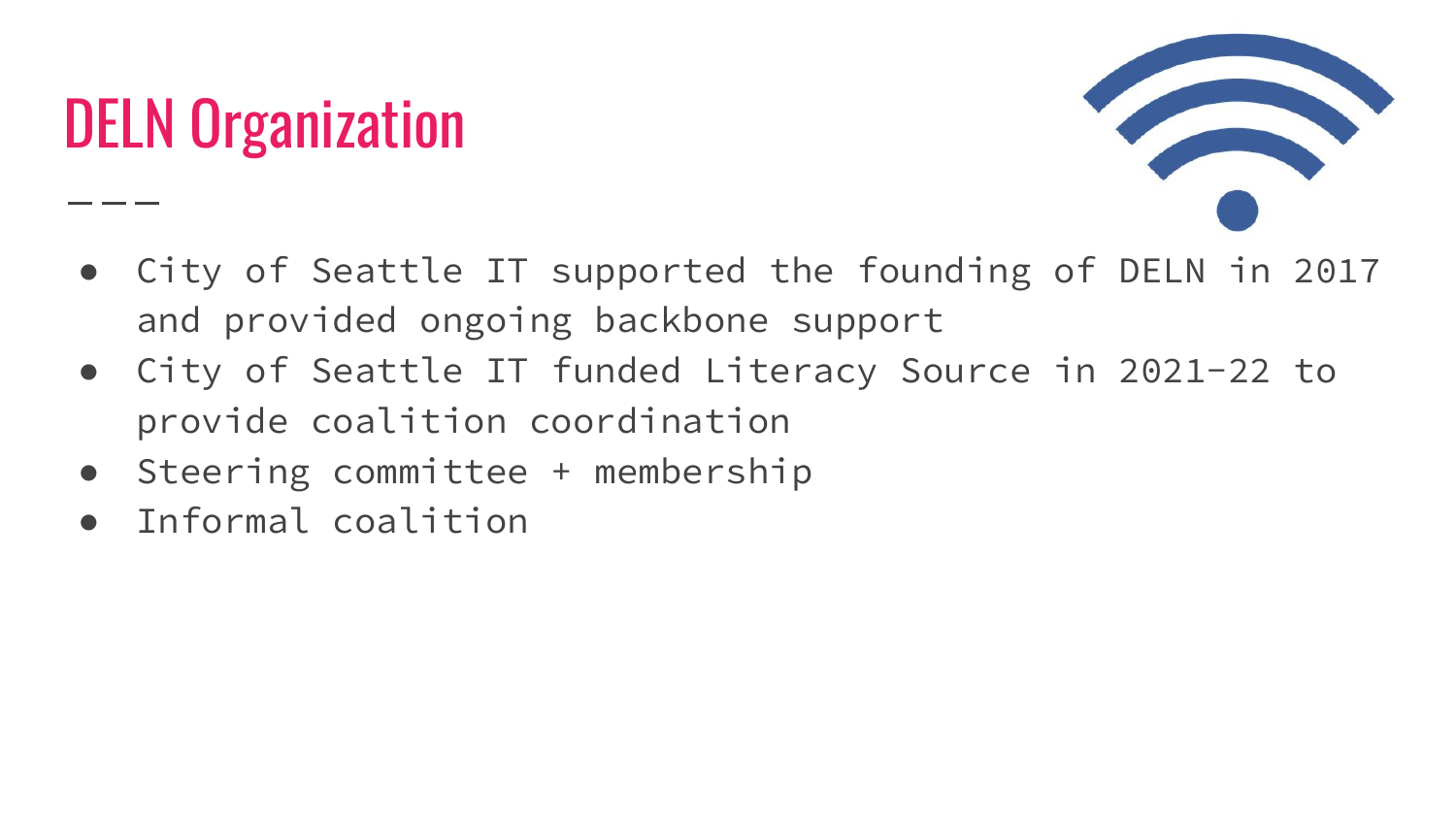# Steering Committee and other participants



- CB<sub>O</sub>s
	- Literacy Source, Helping Link, Goodwill, Equity in Education Coalition, Lake City Senior Center/Sound Generations, Computing for All, Cyber Seniors
- Community Members
- Government/Libraries
	- City of Seattle, KCPL, Seattle Public Library, SHA, State Broadband Office
- Telecoms and Companies
- Education
	- Seattle Public School, UW, Seattle Colleges
- Research
	- Inclusive Data Solutions/Black Brilliance Project, UW I-School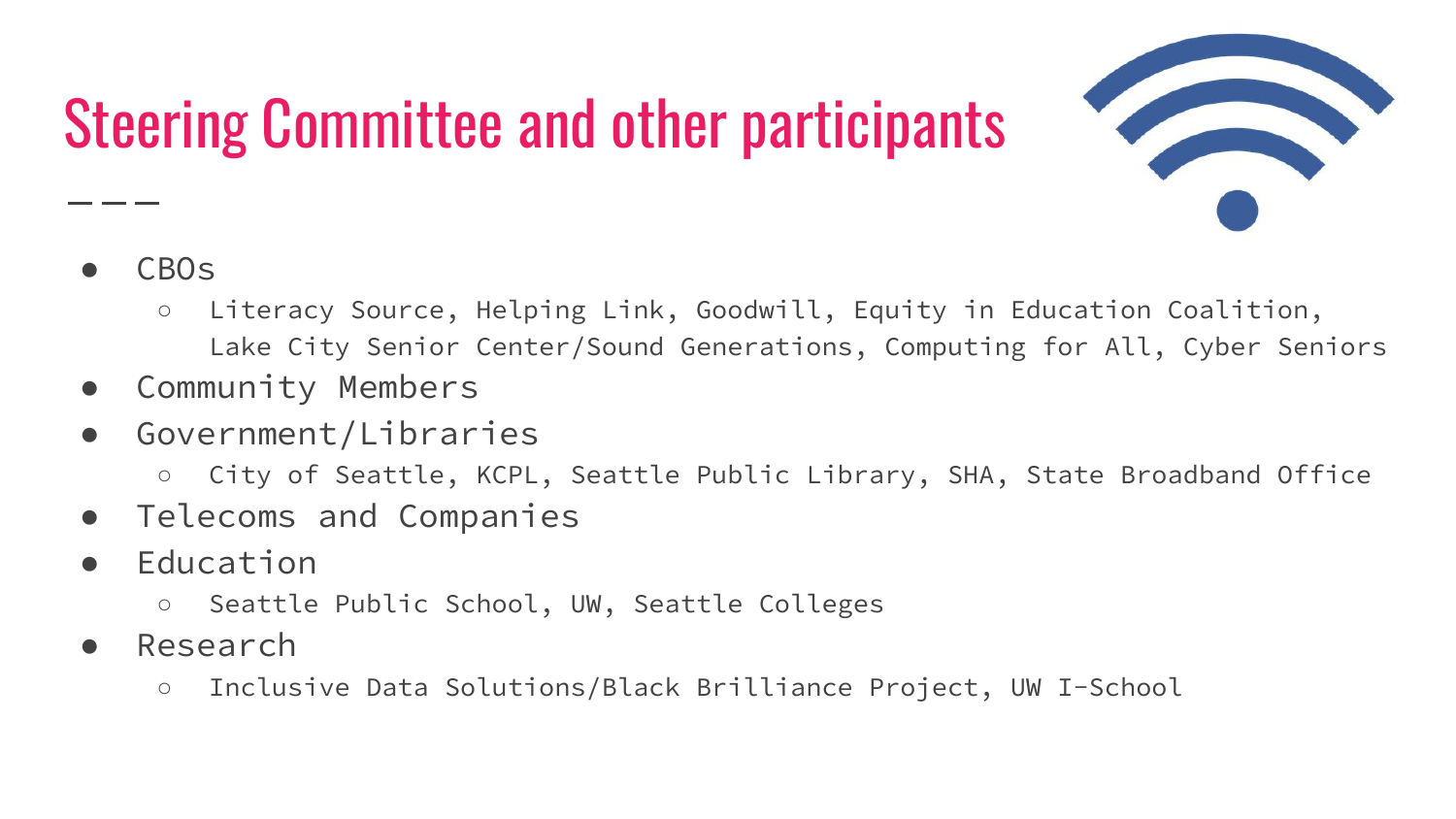

# What is Digital Equity/Digital Inclusion for DELN?

DIGITAL INCLUSION

The activities necessary to ensure that all individuals and communities, including the most disadvantaged, have access to and use of information and communication technologies. This includes:

- Affordable, robust broadband internet service;
- Internet-enabled devices that meet the needs of the user;
- Access to digital literacy training;
- Quality technical support; and
- Applications and online content designed to enable and encourage self-sufficiency, participation, and collaboration.

(definition from [NDIA](https://www.digitalinclusion.org/))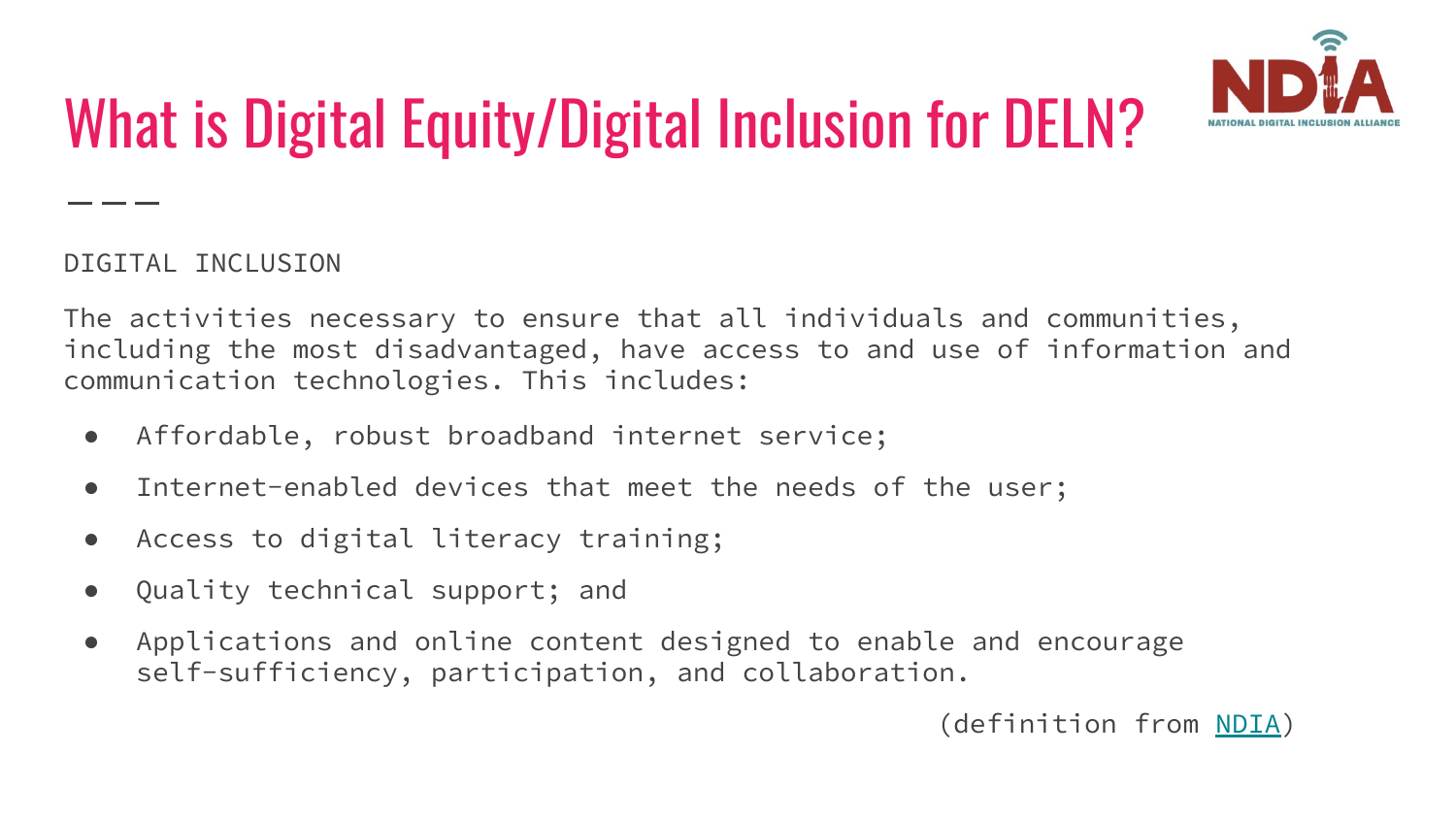# What does DELN currently do?



Holds bi-monthly community gatherings

Upcoming dates: May, July, Sept, Nov

 $12 - 1$  PM

Moderate a Listserve

Steering committee purpose

- Plan community meetings
- Advocate for support for digital equity regionally
- Increase provider networking
- Increase knowledge and resources about digital equity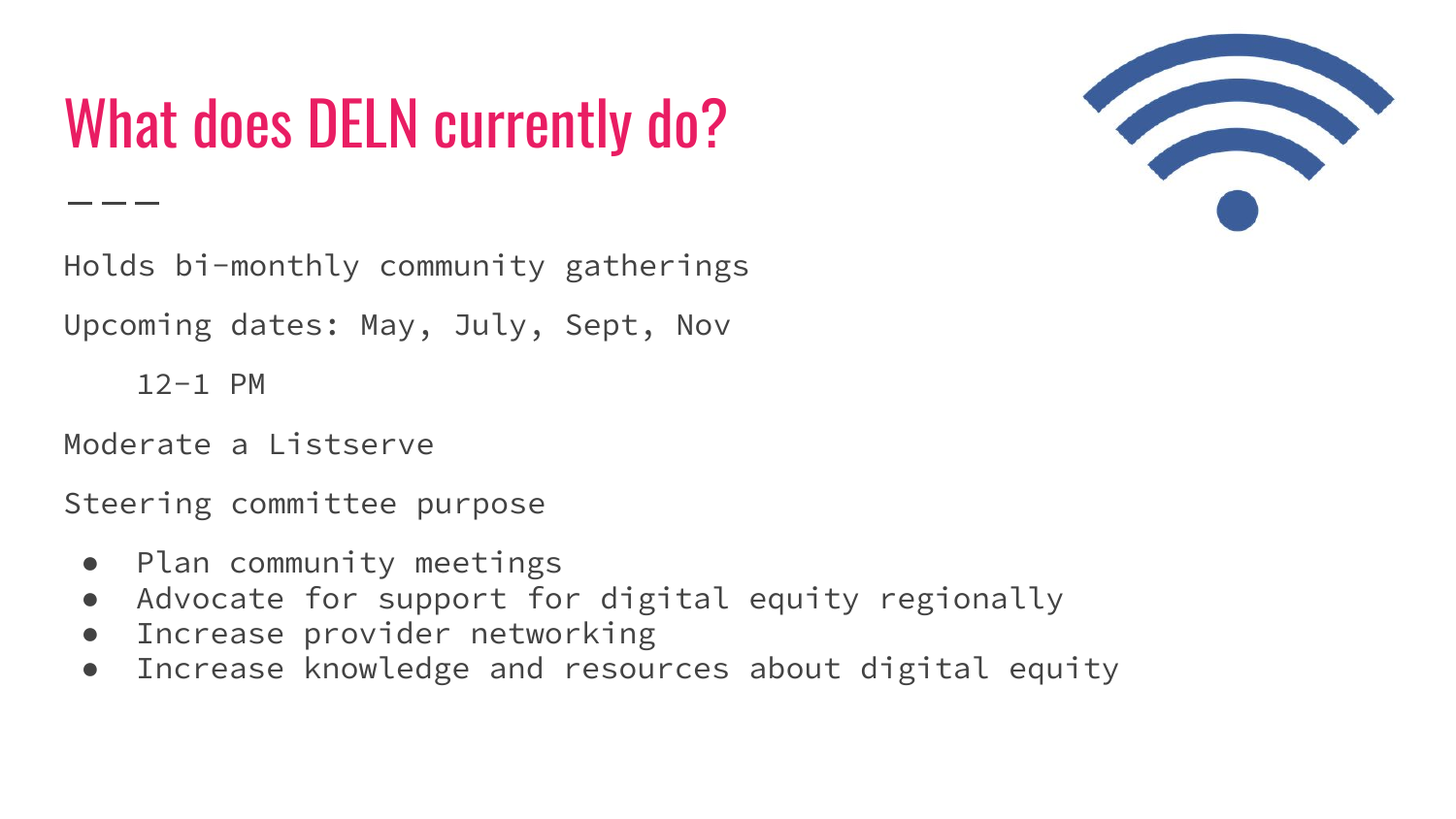# DELN accomplishments 2021-2022



- Leveraged City backbone support
	- Literacy Source asked for coalition support from King County (funded for DELN work and to buy student Chromebooks)
- Coordinated regional advocacy for HB 1723
- Coordinated bi-monthly networking meetings averaging 50 attendees
- Developing a regional digital equity asset list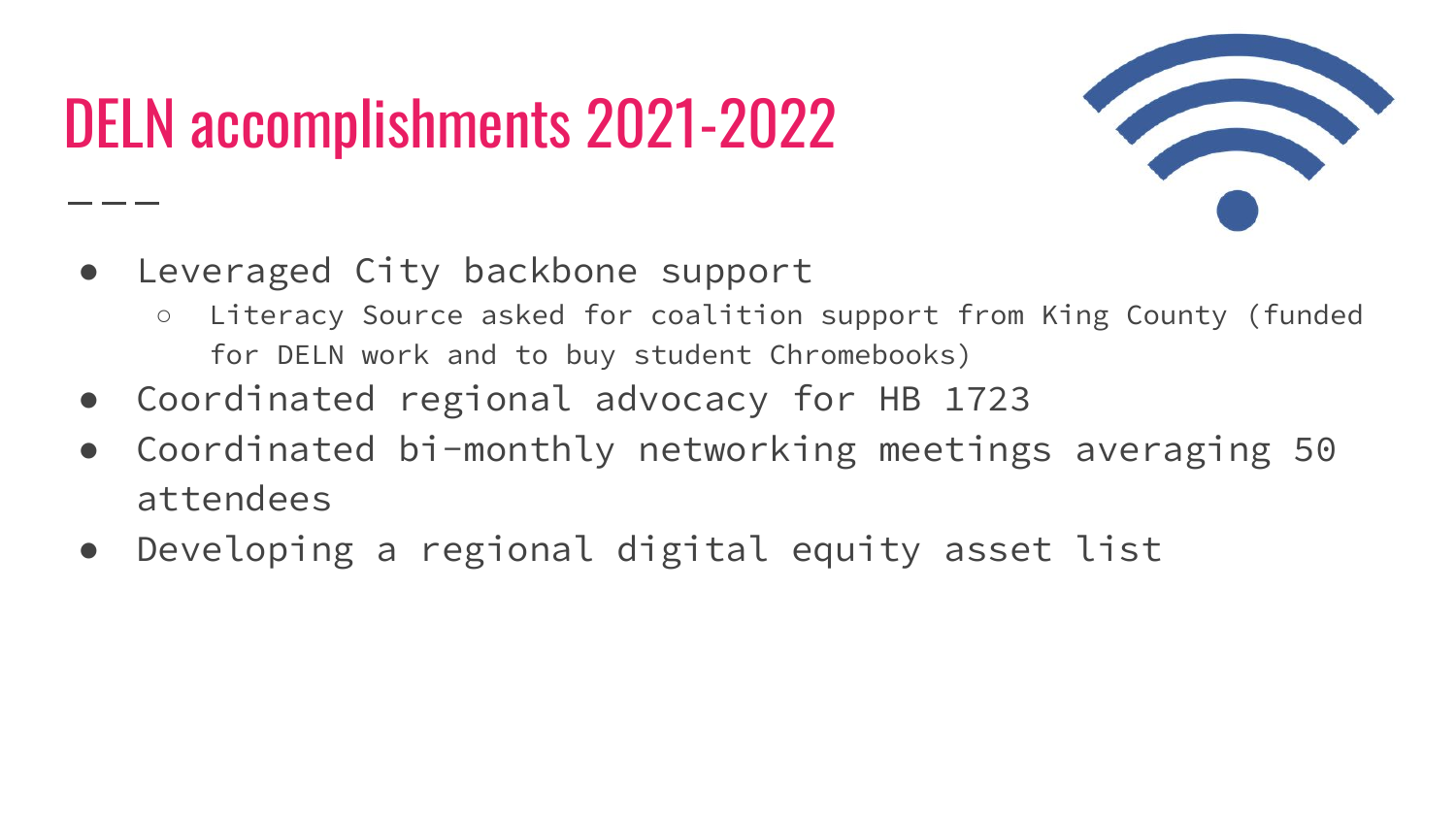# DELN and Literacy Source



About Literacy Source

- Started in 1986, community based learning center for Seattle and King County; 23 full/part-time staff
- Offer free classes and tutoring to adults
	- ABE, ESOL, Citizenship, Work Skills, GED-Prep & Digital Literacy
- Serve 1,000 students a year, 17 classes at center and 5 off-site classes/programs
- 95% students are refugee or immigrant status
- 250 volunteers of which approx. 70 are tutors
- City-funded programs include Ready to Work (ORIA), Citizenship (ORIA) and Digital Skills (TMF)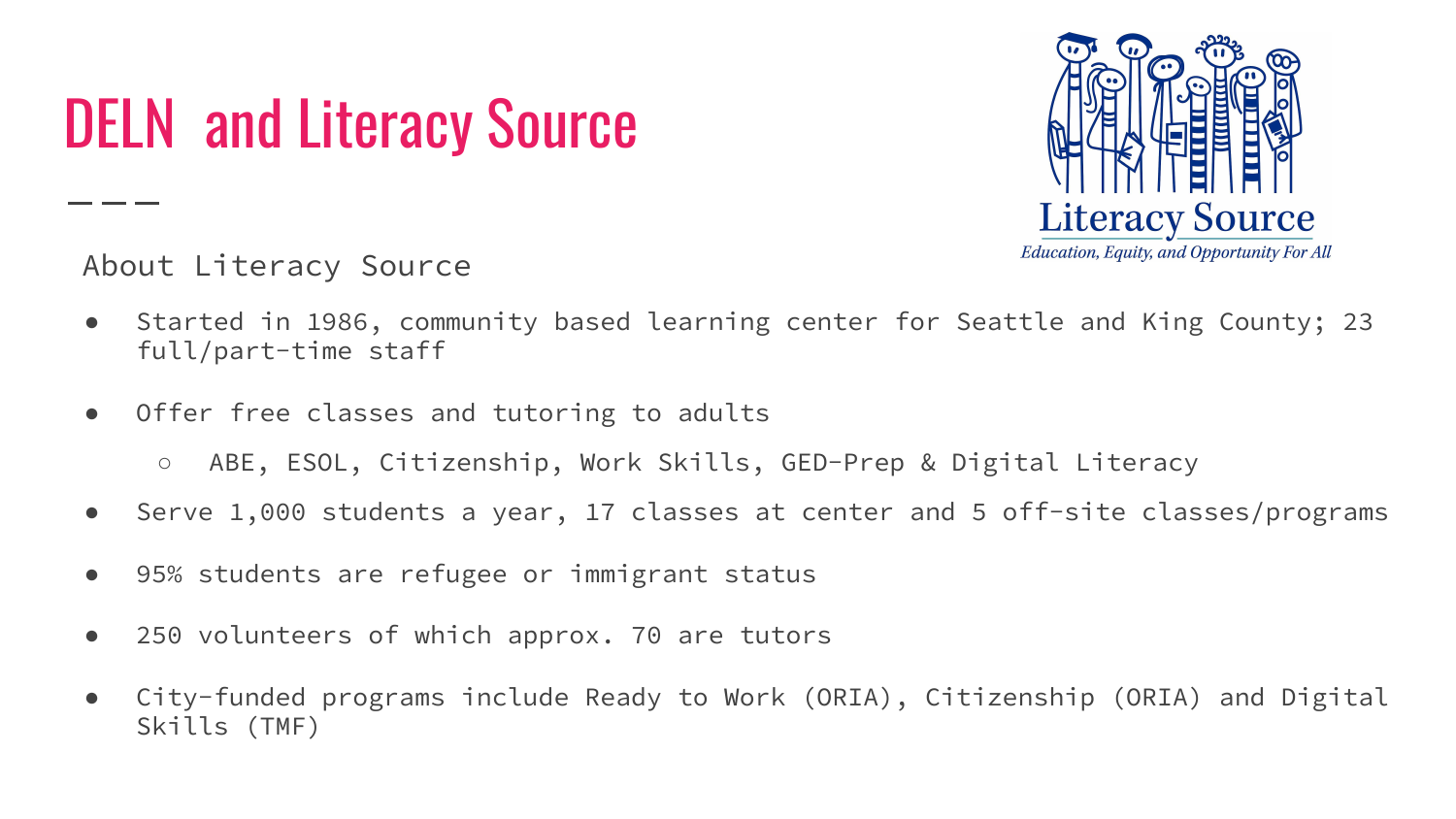# DELN and Literacy Source



Literacy Source

- Participating in DELN since 2017
- [Presented](https://drive.google.com/file/d/1uoQoFb36WLaXwa5Lx-y7kw3q31XOsE3I/view?usp=sharing) at DELN on switch to remote learning in August 2020
- 2021 contracted to provide coordination support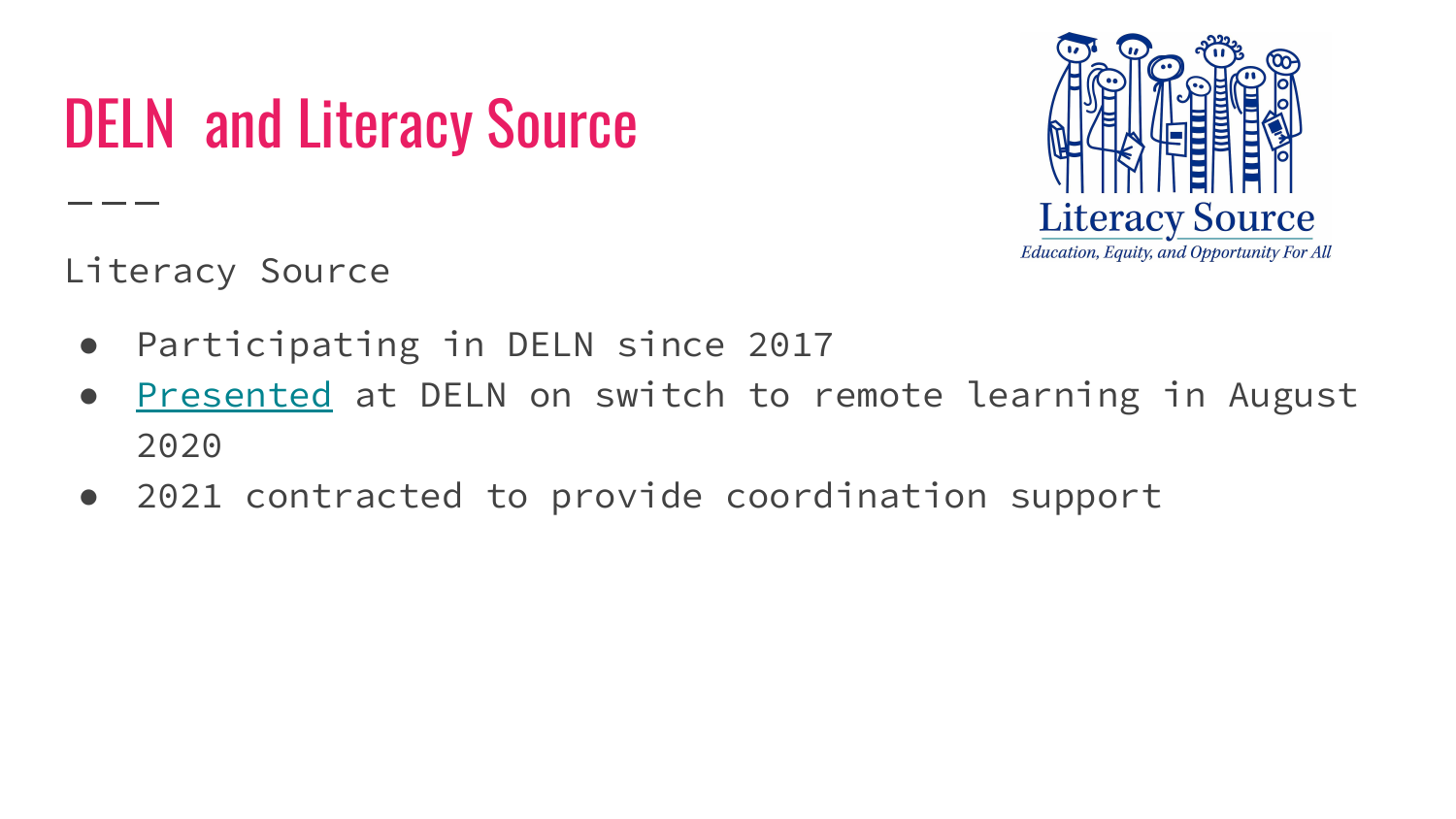#### Case Study: What has Literacy Source gained through DELN?

- Networking and best practices for staff development
- Updates/training on digital equity initiative, particularly ACP
- Information and support around digital equity advocacy, particularly HB 1723

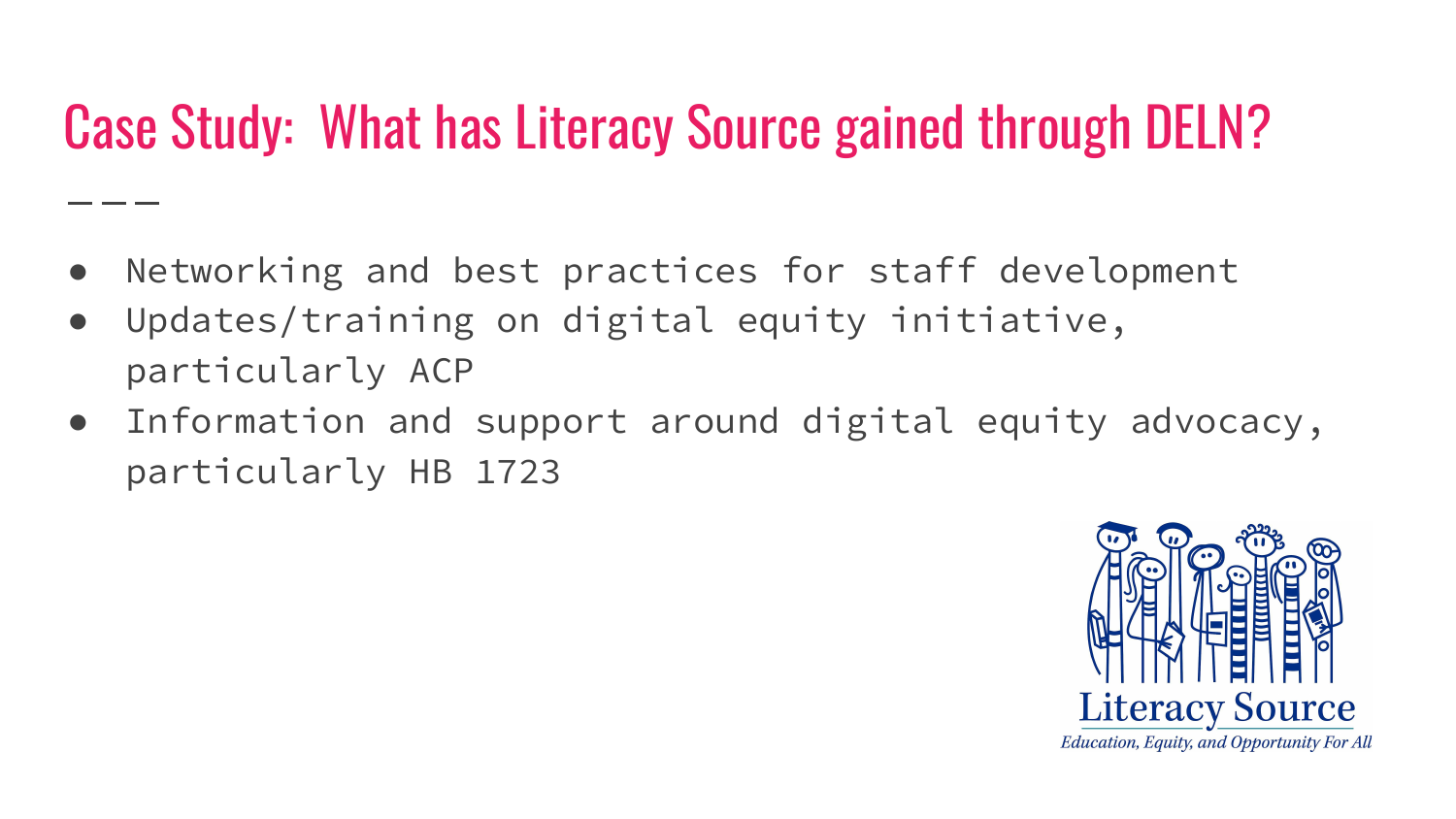# How can you support DELN?



- Participate in bi-monthly gatherings
- Please join our listserv and participate in our community
- Google Form for membership and listserv:
	- <https://forms.gle/x392Nz6UF5SKpi2n9>
- Partner with DELN to advocate for more resources for digital equity

Who should DELN be partnering with? How can we collaborate?